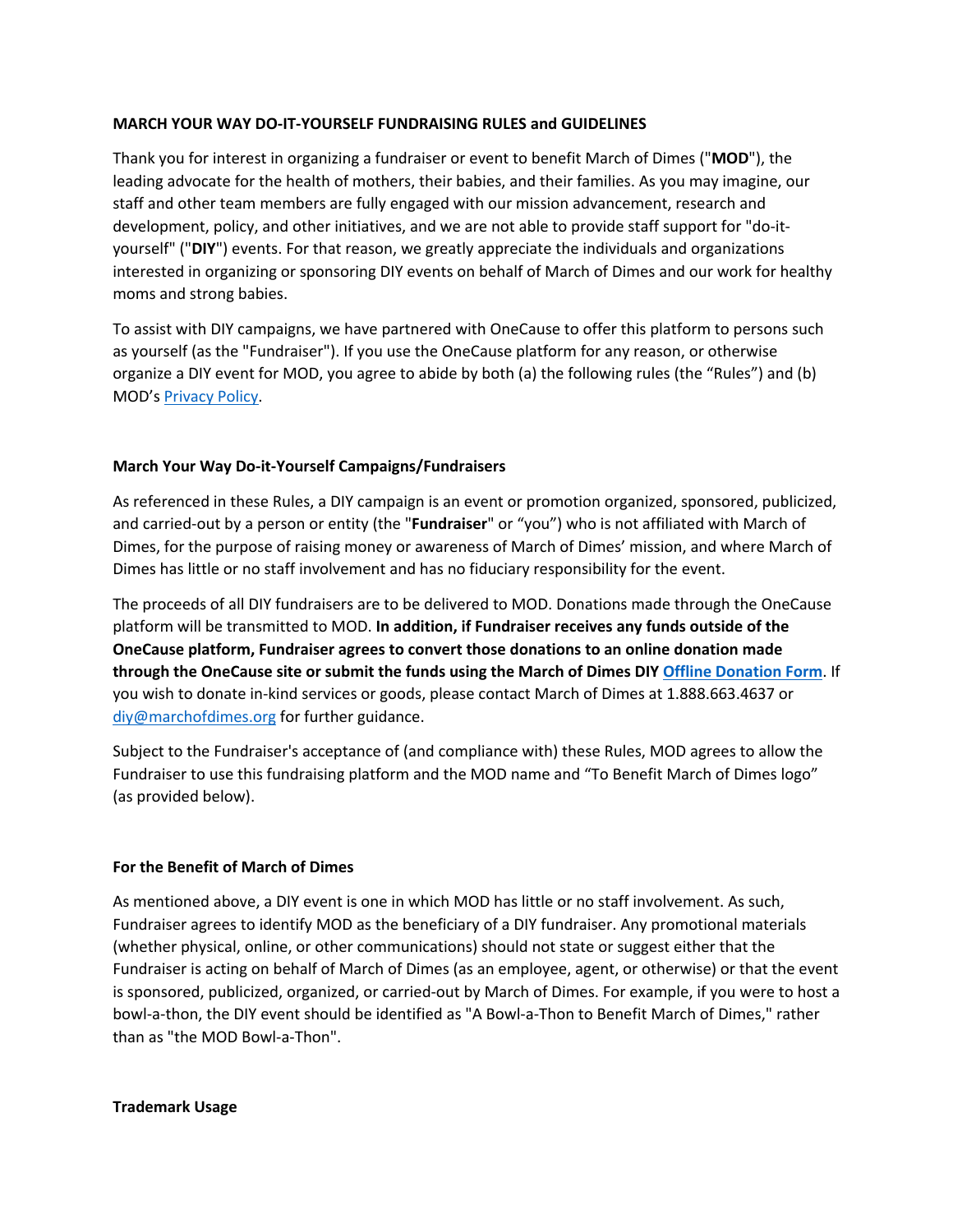Subject to your compliance with these Rules, MOD grants Fundraiser a non-exclusive, non-transferable permission to use and display the MOD name and "To Benefit March of Dimes logo" provided here in connection with DIY events, subject to the following terms and conditions:

 • Approved fundraiser may use the "To Benefit March of Dimes Logo" and the phrase "To Benefit March of Dimes" to organize, sponsor, publicize, and carry out the DIY event, in accordance with these Rules.

• Any use by Fundraiser of the MOD name or "To Benefit March of Dimes Logo" must be in accordance with the To Benefit March of Dimes Brand Usage Guidelines and as provided here.

• Fundraiser agrees not to modify the "To Benefit March of Dimes Logo" or incorporate the "To Benefit March of Dimes Logo" into another logo or symbol.

• Fundraiser may not grant permission to any other person to use the MOD name or "To Benefit March of Dimes" Logo.

• Apart from the foregoing permitted use, Fundraiser may not use the MOD name or logo for any other use, and Fundraiser may not use any other MOD trademarks, slogans, logos or designs (e.g., March for Babies, Signature Chefs Auction, Mothers March, etc.) without prior consent. Again, Fundraiser is only permitted to use the MOD Logo provided here.

• Fundraiser agrees not to use the MOD name or MOD Logo in any way (or permit them to be used in any way) that would or may dilute or tarnish or bring into disrepute the reputation of or goodwill associated with the MOD name or the MOD Logo.

MOD reserves the right to terminate the foregoing license if MOD determines, in its sole discretion, that Fundraiser has violated any of these Rules.

# **Conduct & Decorum**

While planning your event, please remember the following:

• As a leading advocate for the health of mothers, their babies, and their families, it is MOD's policy to exercise restraint in any promotions involving alcohol and to provide safeguards and limitations on when and in what manner alcoholic beverages are provided. March of Dimes' logo may not appear on event materials that also bear the logo of an alcoholic beverage company, per unit sold donation promotions from an alcohol company, bar, or restaurant, as they may be understood to encourage excessive alcohol consumption.

• As a public charity, March of Dimes cannot support or oppose political candidates. It is essential that we avoid any appearance of political endorsements. Therefore, we ask that no person currently campaigning for office and no sitting politicians attending an event engage in any political activity or campaigning.

• Each DIY event should be administered in a manner that reflects positively on the image of MOD.

• If you decide to participate or donate to March of Dimes, you agree to March of Dimes' Privacy Policy and Terms of Use.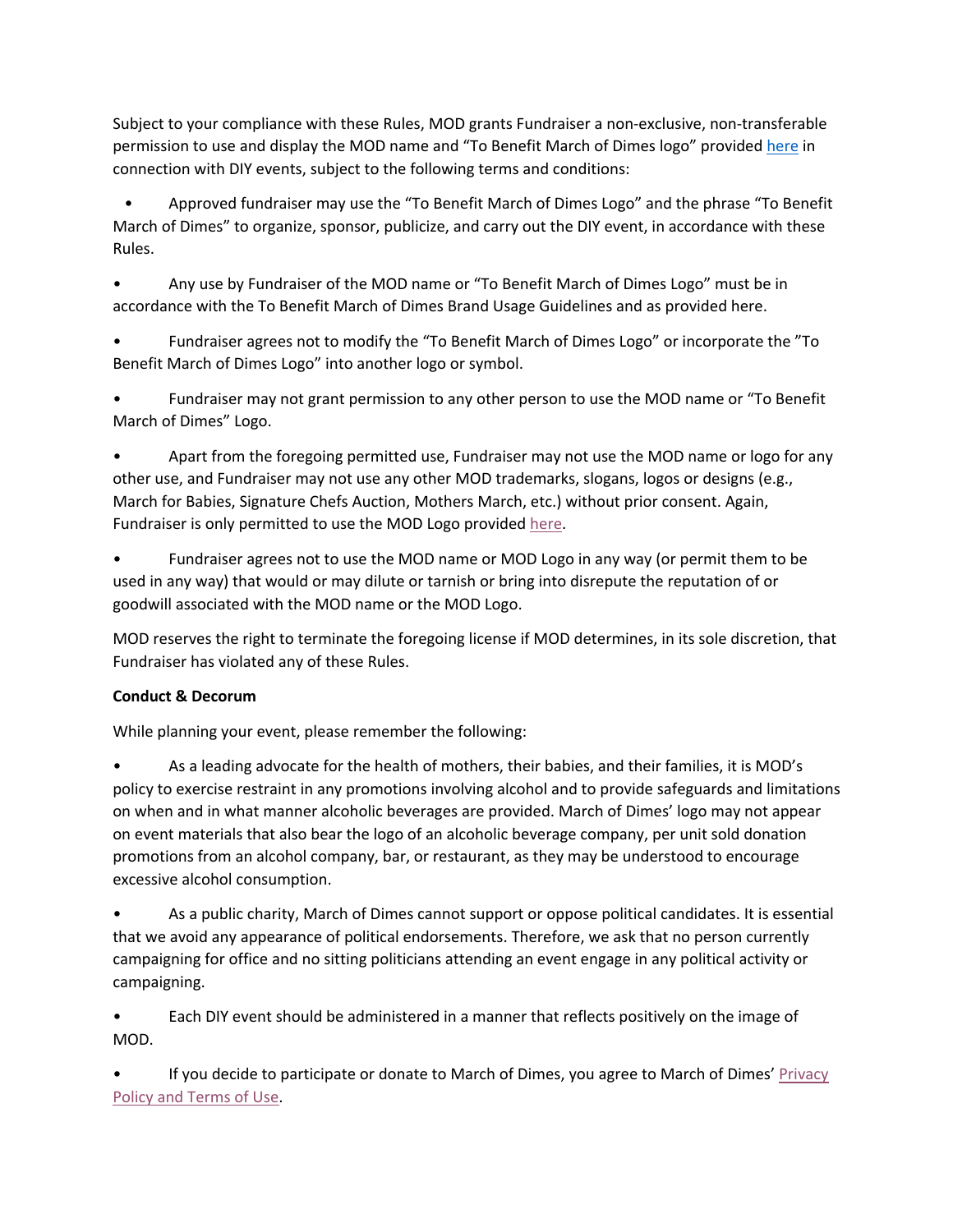• When using March of Dimes name, you agree that you will not use the name of March of Dimes in any way that would demean, defame, embarrass, diminish or cause any harm to March of Dimes. You may not imply that March of Dimes endorses any products or services or that this is an event organized by March of Dimes.

• Events that involve gambling, tobacco companies or products, firearms or are sexual in nature are not allowed.

• As the Fundraiser, you are responsible for the costs, logistics, and liability associated with organizing, promoting and producing the Fundraiser.

# **Safety of Participants in Events**

Any activities should be conducted with the safety of the participants in mind. Particular attention should be paid to the safety of any participating minors. MOD is not responsible for the safety of participants in a DIY event. If any event poses any potential risk to the health or safety of a participant, e.g., fun run, cycling, hiking, the Fundraiser should implement health and safety best practices based on the specifics of the DIY Event. Further, Fundraiser should take all reasonable opportunities to inform attendees (e.g., email communications, promotional messaging, etc.) that by attending the DIY Event they (1) acknowledge and assume the various risks associated with their attendance, and (2) agree to comply with all health and safety best practices implemented by Fundraiser for the DIY Event. Sample waiver language is available upon request.

#### **Unrestricted Donations**

Donors are not permitted to impose restrictions on the use of donations by MOD. To the extent that a donation is made in response to an appeal for a particular program, or to the extent that a donor purports to direct the use of donations by MOD, any such directions shall constitute non-binding recommendations only and MOD reserves the right to determine how all donations will be used.

#### **Promotions**

You are not permitted to offer any contest, competition giveaway, raffle, sweepstakes or similar activity (each, a "**Promotion**") without March of Dimes' prior written consent.

#### **Cause Related Marketing & Product Endorsement**

A "**Commercial Co-Venture Promotion**" is any promotion or fundraising effort by which a commercial entity wishes to fundraise for March of Dimes by selling a product or service, for which MOD will receive a portion of proceeds based on the amount sold. Fundraiser agrees that it will not engage in any Commercial Co-Venture Promotion on behalf of MOD without prior written approval and adoption of any appropriate documents that may be required to comply with the various laws and regulations related to such Commercial Co-Venture Promotions. Fundraiser may not use the MOD name or the MOD Logo in connection with the sale or promotion of any products or services or for any commercial purposes unless pre-authorized by MOD in writing. Fundraiser will not represent or imply that MOD endorses or sanctions any product or service of Fundraiser or of any third party.

#### **DIY Platform**